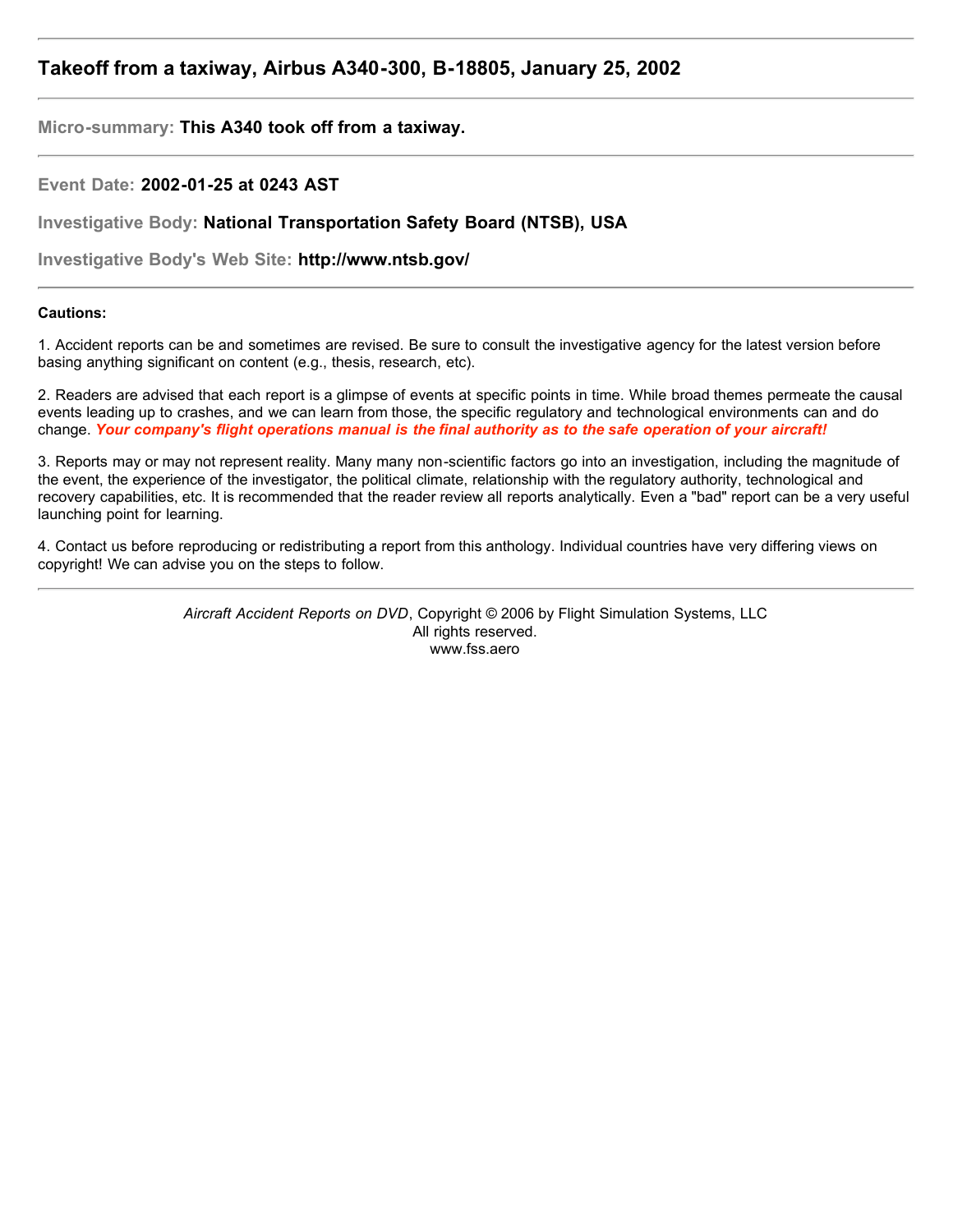| <b>FACTUAL REPORT</b><br>Most Critical Injury: None<br>Occurrence Date: 01/25/2002<br>ÁVIATION<br>Occurrence Type: Incident<br>Investigated By: NTSB<br>ETYBOP<br>Location/Time<br>Local Time<br>Time Zone<br>Nearest City/Place<br>Zip Code<br>State<br>AK<br><b>AST</b><br>ANCHORAGE<br>99502<br>0243<br>Distance From Landing Facility:<br>Direction From Airport:<br>Airport Proximity: On Airport<br><b>Aircraft Information Summary</b><br>Aircraft Manufacturer<br>Model/Series<br>Type of Aircraft<br>Airbus Industrie<br>A-340-300<br>Airplane<br>Sightseeing Flight: No<br>Air Medical Transport Flight: No<br>Narrative<br>Brief narrative statement of facts, conditions and circumstances pertinent to the accident/incident:<br>HISTORY OF FLIGHT<br>On January 25, 2002, at 0243 Alaska standard time, an Airbus Industrie A-340-300 airplane,<br>Taiwanese registration B-18805, was cleared for takeoff on runway 32 from the Ted Stevens Anchorage<br>International Airport, Anchorage, Alaska.<br>The airplane, call sign Dynasty 011, subsequently<br>The airplane was being operated as an instrument flight rules (IFR)<br>departed from a taxiway.<br>scheduled international passenger flight under Title 14, CFR Part 129, when the incident occurred.<br>The airplane was operated as Flight 011, by China Airlines, Taiwan. The 3 cockpit crew members, 12<br>cabin crew members, and 237 passengers, were not injured. The airplane was not damaged. Dark<br>night visual meteorological conditions prevailed. An IFR flight plan was filed from Anchorage to<br>the Chiang Kai-Shek International Airport, Taipei, Taiwan.<br>The incident airplane was parked at the Anchorage International Airport's north terminal, gate N4.<br>At 0221, the first officer of Dynasty 011 contacted Anchorage Air Traffic Control Tower (ATCT)<br>clearance delivery and stated: "Dynasty 011 heavy, clearance, flight level 320 to Taipei,<br>information Juliet, Bay N4." The clearance delivery controller stated: "Dynasty 011 Heavy, cleared<br>to the Taipei Airport via Anchorage Three Departure, then as filed. Climb and maintain flight<br>level 200, departure frequency will be 118.6, squawk 4032."<br>At 0224, the first officer contacted ground control, advising the controller that they were ready<br>for their push-back from gate N4. The ground controller responded by stating: "Dynasty 011 heavy,<br>Anchorage ground, good morning sir, push back is approved, plan runway 32 for departure." The<br>first officer acknowledged the clearance by stating: "runway 32, Dynasty 011."<br>At 0232, the first officer of Dynasty 011 contacted the Anchorage ATCT local controller, advising<br>that they were ready for taxi. The local controller responded by stating: "Dynasty 011 heavy,<br>taxi runway 32 at Kilo, taxi via Mike, Romeo, Kilo." The incident airplane then began to taxi away<br>from the N4 gate, turning south on taxiway Romeo. The airplane proceeded southbound on taxiway<br>Romeo, and made a right turn from Romeo onto taxiway Kilo.<br>The incident airplane was cleared for takeoff on runway 32 by the ATCT local controller at 0240:06,<br>as the airplane was southbound on taxiway Romeo, preparing to turn right onto taxiway Kilo. The<br>controller stated: "Dynasty 011 heavy, wind 360 at seven, runway 32 at Kilo, cleared for takeoff."<br>The first officer responded by stating: "Cleared for takeoff, 32, Kilo, Dynasty 011 heavy." | RANS <sub>P</sub><br>NTSB ID: ANC02IA011<br>Aircraft Registration Number: B-18805                 |  |  |  |  |  |  |  |  |  |  |
|----------------------------------------------------------------------------------------------------------------------------------------------------------------------------------------------------------------------------------------------------------------------------------------------------------------------------------------------------------------------------------------------------------------------------------------------------------------------------------------------------------------------------------------------------------------------------------------------------------------------------------------------------------------------------------------------------------------------------------------------------------------------------------------------------------------------------------------------------------------------------------------------------------------------------------------------------------------------------------------------------------------------------------------------------------------------------------------------------------------------------------------------------------------------------------------------------------------------------------------------------------------------------------------------------------------------------------------------------------------------------------------------------------------------------------------------------------------------------------------------------------------------------------------------------------------------------------------------------------------------------------------------------------------------------------------------------------------------------------------------------------------------------------------------------------------------------------------------------------------------------------------------------------------------------------------------------------------------------------------------------------------------------------------------------------------------------------------------------------------------------------------------------------------------------------------------------------------------------------------------------------------------------------------------------------------------------------------------------------------------------------------------------------------------------------------------------------------------------------------------------------------------------------------------------------------------------------------------------------------------------------------------------------------------------------------------------------------------------------------------------------------------------------------------------------------------------------------------------------------------------------------------------------------------------------------------------------------------------------------------------------------------------------------------------------------------------------------------------------------------------------------------------------------------------------------------------------------------------------------------------------------------------------------------------------------------------------------------------------------------------------------------------------------------------------------------------------------------------------------------------------------------------|---------------------------------------------------------------------------------------------------|--|--|--|--|--|--|--|--|--|--|
|                                                                                                                                                                                                                                                                                                                                                                                                                                                                                                                                                                                                                                                                                                                                                                                                                                                                                                                                                                                                                                                                                                                                                                                                                                                                                                                                                                                                                                                                                                                                                                                                                                                                                                                                                                                                                                                                                                                                                                                                                                                                                                                                                                                                                                                                                                                                                                                                                                                                                                                                                                                                                                                                                                                                                                                                                                                                                                                                                                                                                                                                                                                                                                                                                                                                                                                                                                                                                                                                                                                            |                                                                                                   |  |  |  |  |  |  |  |  |  |  |
|                                                                                                                                                                                                                                                                                                                                                                                                                                                                                                                                                                                                                                                                                                                                                                                                                                                                                                                                                                                                                                                                                                                                                                                                                                                                                                                                                                                                                                                                                                                                                                                                                                                                                                                                                                                                                                                                                                                                                                                                                                                                                                                                                                                                                                                                                                                                                                                                                                                                                                                                                                                                                                                                                                                                                                                                                                                                                                                                                                                                                                                                                                                                                                                                                                                                                                                                                                                                                                                                                                                            |                                                                                                   |  |  |  |  |  |  |  |  |  |  |
|                                                                                                                                                                                                                                                                                                                                                                                                                                                                                                                                                                                                                                                                                                                                                                                                                                                                                                                                                                                                                                                                                                                                                                                                                                                                                                                                                                                                                                                                                                                                                                                                                                                                                                                                                                                                                                                                                                                                                                                                                                                                                                                                                                                                                                                                                                                                                                                                                                                                                                                                                                                                                                                                                                                                                                                                                                                                                                                                                                                                                                                                                                                                                                                                                                                                                                                                                                                                                                                                                                                            |                                                                                                   |  |  |  |  |  |  |  |  |  |  |
|                                                                                                                                                                                                                                                                                                                                                                                                                                                                                                                                                                                                                                                                                                                                                                                                                                                                                                                                                                                                                                                                                                                                                                                                                                                                                                                                                                                                                                                                                                                                                                                                                                                                                                                                                                                                                                                                                                                                                                                                                                                                                                                                                                                                                                                                                                                                                                                                                                                                                                                                                                                                                                                                                                                                                                                                                                                                                                                                                                                                                                                                                                                                                                                                                                                                                                                                                                                                                                                                                                                            |                                                                                                   |  |  |  |  |  |  |  |  |  |  |
|                                                                                                                                                                                                                                                                                                                                                                                                                                                                                                                                                                                                                                                                                                                                                                                                                                                                                                                                                                                                                                                                                                                                                                                                                                                                                                                                                                                                                                                                                                                                                                                                                                                                                                                                                                                                                                                                                                                                                                                                                                                                                                                                                                                                                                                                                                                                                                                                                                                                                                                                                                                                                                                                                                                                                                                                                                                                                                                                                                                                                                                                                                                                                                                                                                                                                                                                                                                                                                                                                                                            |                                                                                                   |  |  |  |  |  |  |  |  |  |  |
|                                                                                                                                                                                                                                                                                                                                                                                                                                                                                                                                                                                                                                                                                                                                                                                                                                                                                                                                                                                                                                                                                                                                                                                                                                                                                                                                                                                                                                                                                                                                                                                                                                                                                                                                                                                                                                                                                                                                                                                                                                                                                                                                                                                                                                                                                                                                                                                                                                                                                                                                                                                                                                                                                                                                                                                                                                                                                                                                                                                                                                                                                                                                                                                                                                                                                                                                                                                                                                                                                                                            |                                                                                                   |  |  |  |  |  |  |  |  |  |  |
|                                                                                                                                                                                                                                                                                                                                                                                                                                                                                                                                                                                                                                                                                                                                                                                                                                                                                                                                                                                                                                                                                                                                                                                                                                                                                                                                                                                                                                                                                                                                                                                                                                                                                                                                                                                                                                                                                                                                                                                                                                                                                                                                                                                                                                                                                                                                                                                                                                                                                                                                                                                                                                                                                                                                                                                                                                                                                                                                                                                                                                                                                                                                                                                                                                                                                                                                                                                                                                                                                                                            |                                                                                                   |  |  |  |  |  |  |  |  |  |  |
|                                                                                                                                                                                                                                                                                                                                                                                                                                                                                                                                                                                                                                                                                                                                                                                                                                                                                                                                                                                                                                                                                                                                                                                                                                                                                                                                                                                                                                                                                                                                                                                                                                                                                                                                                                                                                                                                                                                                                                                                                                                                                                                                                                                                                                                                                                                                                                                                                                                                                                                                                                                                                                                                                                                                                                                                                                                                                                                                                                                                                                                                                                                                                                                                                                                                                                                                                                                                                                                                                                                            |                                                                                                   |  |  |  |  |  |  |  |  |  |  |
|                                                                                                                                                                                                                                                                                                                                                                                                                                                                                                                                                                                                                                                                                                                                                                                                                                                                                                                                                                                                                                                                                                                                                                                                                                                                                                                                                                                                                                                                                                                                                                                                                                                                                                                                                                                                                                                                                                                                                                                                                                                                                                                                                                                                                                                                                                                                                                                                                                                                                                                                                                                                                                                                                                                                                                                                                                                                                                                                                                                                                                                                                                                                                                                                                                                                                                                                                                                                                                                                                                                            |                                                                                                   |  |  |  |  |  |  |  |  |  |  |
|                                                                                                                                                                                                                                                                                                                                                                                                                                                                                                                                                                                                                                                                                                                                                                                                                                                                                                                                                                                                                                                                                                                                                                                                                                                                                                                                                                                                                                                                                                                                                                                                                                                                                                                                                                                                                                                                                                                                                                                                                                                                                                                                                                                                                                                                                                                                                                                                                                                                                                                                                                                                                                                                                                                                                                                                                                                                                                                                                                                                                                                                                                                                                                                                                                                                                                                                                                                                                                                                                                                            |                                                                                                   |  |  |  |  |  |  |  |  |  |  |
|                                                                                                                                                                                                                                                                                                                                                                                                                                                                                                                                                                                                                                                                                                                                                                                                                                                                                                                                                                                                                                                                                                                                                                                                                                                                                                                                                                                                                                                                                                                                                                                                                                                                                                                                                                                                                                                                                                                                                                                                                                                                                                                                                                                                                                                                                                                                                                                                                                                                                                                                                                                                                                                                                                                                                                                                                                                                                                                                                                                                                                                                                                                                                                                                                                                                                                                                                                                                                                                                                                                            |                                                                                                   |  |  |  |  |  |  |  |  |  |  |
|                                                                                                                                                                                                                                                                                                                                                                                                                                                                                                                                                                                                                                                                                                                                                                                                                                                                                                                                                                                                                                                                                                                                                                                                                                                                                                                                                                                                                                                                                                                                                                                                                                                                                                                                                                                                                                                                                                                                                                                                                                                                                                                                                                                                                                                                                                                                                                                                                                                                                                                                                                                                                                                                                                                                                                                                                                                                                                                                                                                                                                                                                                                                                                                                                                                                                                                                                                                                                                                                                                                            |                                                                                                   |  |  |  |  |  |  |  |  |  |  |
| Council of Taiwan (ASC), disclosed that at 0240:06, the airplane was taxiing at 8 knots on a 141<br>degree heading.<br>The FDR data indicated that at 0241, the airplane began a right turn to a heading<br>of 244 degrees, and came to a stop at 0241:58. The airplane stopped on taxiway Kilo at the hold<br>line, east of the extended portion of runway 32. The airplane was expected by the ATCT local                                                                                                                                                                                                                                                                                                                                                                                                                                                                                                                                                                                                                                                                                                                                                                                                                                                                                                                                                                                                                                                                                                                                                                                                                                                                                                                                                                                                                                                                                                                                                                                                                                                                                                                                                                                                                                                                                                                                                                                                                                                                                                                                                                                                                                                                                                                                                                                                                                                                                                                                                                                                                                                                                                                                                                                                                                                                                                                                                                                                                                                                                                                | A review of the airplane's flight data recorder (FDR) information provided by the Aviation Safety |  |  |  |  |  |  |  |  |  |  |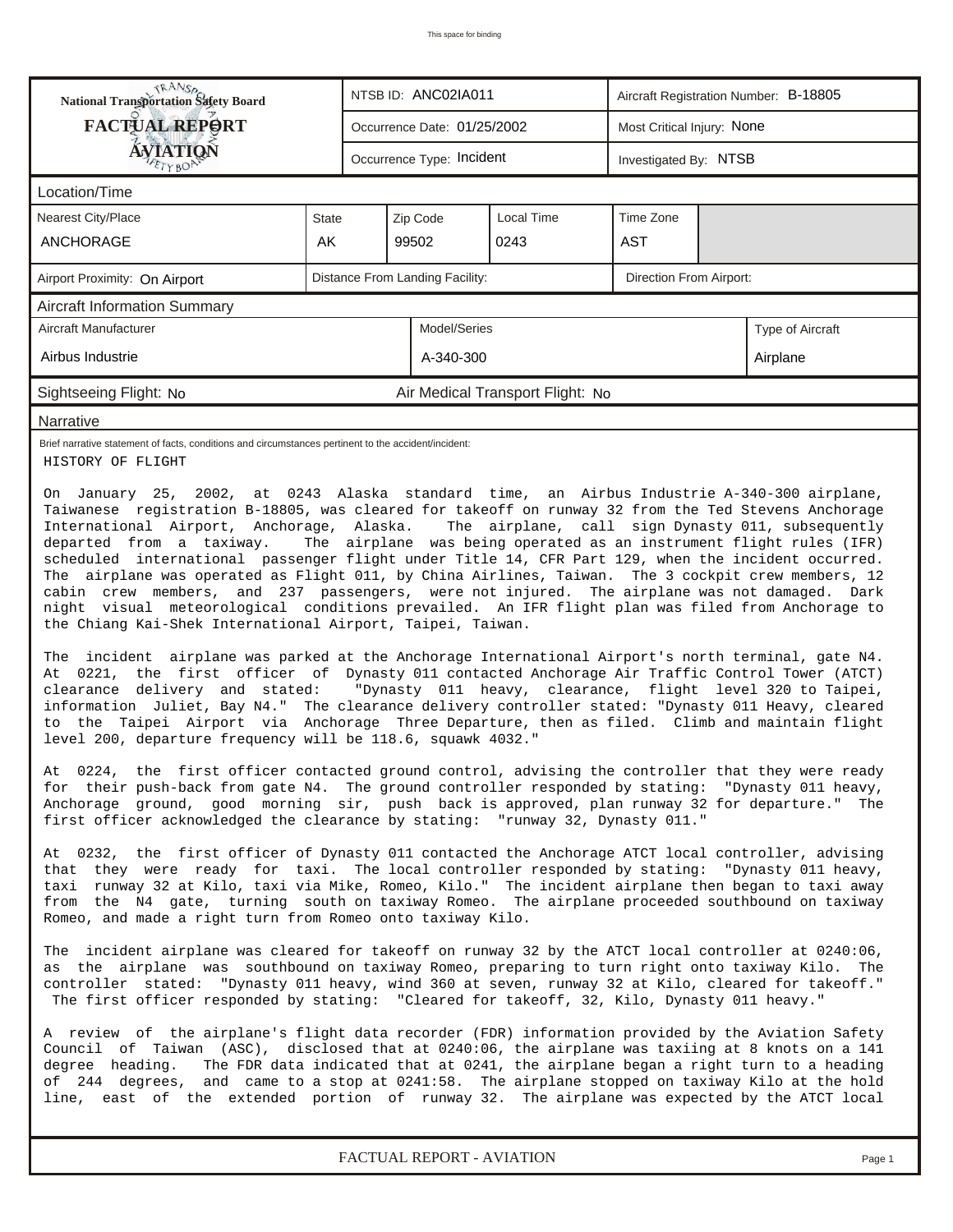| <b>FACTUAL REPORT</b><br>Occurrence Date: 01/25/2002<br>Occurrence Type: Incident | <b>National Transportation Safety Board</b> | NTSB ID: ANC02IA011 |  |
|-----------------------------------------------------------------------------------|---------------------------------------------|---------------------|--|
|                                                                                   |                                             |                     |  |
|                                                                                   |                                             |                     |  |

controller to continue west on Kilo into the extended portion of runway 32, and then turn right (north) onto the approach end of runway 32. Instead, at 0242:10, the airplane began accelerating west on taxiway Kilo.

The departure roll was noticed by the ATCT local controller at 0242:45, when he stated to the north radar approach controller: "No, he's goin on the wrong..." The north radar controller, who noticed the departure on his radar screen, and the airport surface detection equipment (ASDE), replied: "He's on a taxiway." A radio call to the crew to abort the takeoff was not made by either controller, but the airport's emergency phone to the fire department was activated.

After lift-off at 0243, the airplane crew stated: "Tower, Dynasty 011 heavy airborne." The local controller replied: "Dynasty 011 heavy roger, fly heading 240." The crew acknowledged the magnetic heading assignment.

The ATCT controller cancelled the airport fire department's response, but contacted Anchorage Airport operations personnel (Airport 10) who examined taxiway Kilo for any evidence of airplane damage. None was found. Main landing gear tire impressions were found in a snow berm at the west end of taxiway Kilo. The available taxiway distance from Romeo to the end of Kilo is about 6,800 feet.

The airplane proceeded to Taipei and landed without incident.

#### PERSONNEL INFORMATION

The Government of Taiwan's Aviation Safety Council of Taiwan (ASC), and Taiwan's Civil Aeronautics Administration (CAA), were notified of the incident. ASC and CAA investigators interviewed the flight crew in Taiwan. During the interview, the airplane crewmembers stated that the captain conducted the taxi from the north terminal to taxiway Kilo. All three crew members utilized an airport configuration diagram of the Anchorage International Airport published by Jeppesen Sanderson Inc., as a guide as they taxied for takeoff.

#### Crew Information

The captain (crew member 1, CM-1) held an airline transport pilot certificate issued by Taiwan. He occupied the left seat. The incident flight was the captain's first trip from Anchorage. It was the first time he flew with the first officer. He had flown with the reserve captain on numerous occasions.

The captain's training at China Airlines, for operations into Anchorage, was received during A-340 simulator training July 27 to 31, 2001.

During an interview in Taiwan with a representative from the ASC, the captain reported that he taxied the airplane, and was the non-flying pilot for this flight. The captain reported that as the airplane was turning onto taxiway Kilo, he noticed bright centerline lights and blue edge lights. He then requested the "before takeoff checklist." The captain did not see any runway threshold markings, or a runway number, but he did not think it was unusual since he believed the threshold for runway 32 was further ahead. The captain reported that the centerline lights were very bright, and he believed that it indicated an active runway. He said that he did not check the heading indicator. The captain recalled seeing an airport runway sign with "K." Other information on the sign was not recalled. The captain noted that his navigational display was set on the 10 nautical mile range in the arc mode.

The first officer (crew member 2, CM-2) held an airline transport pilot certificate issued by Taiwan. He occupied the right seat. The incident flight was the first officer's third trip from Anchorage.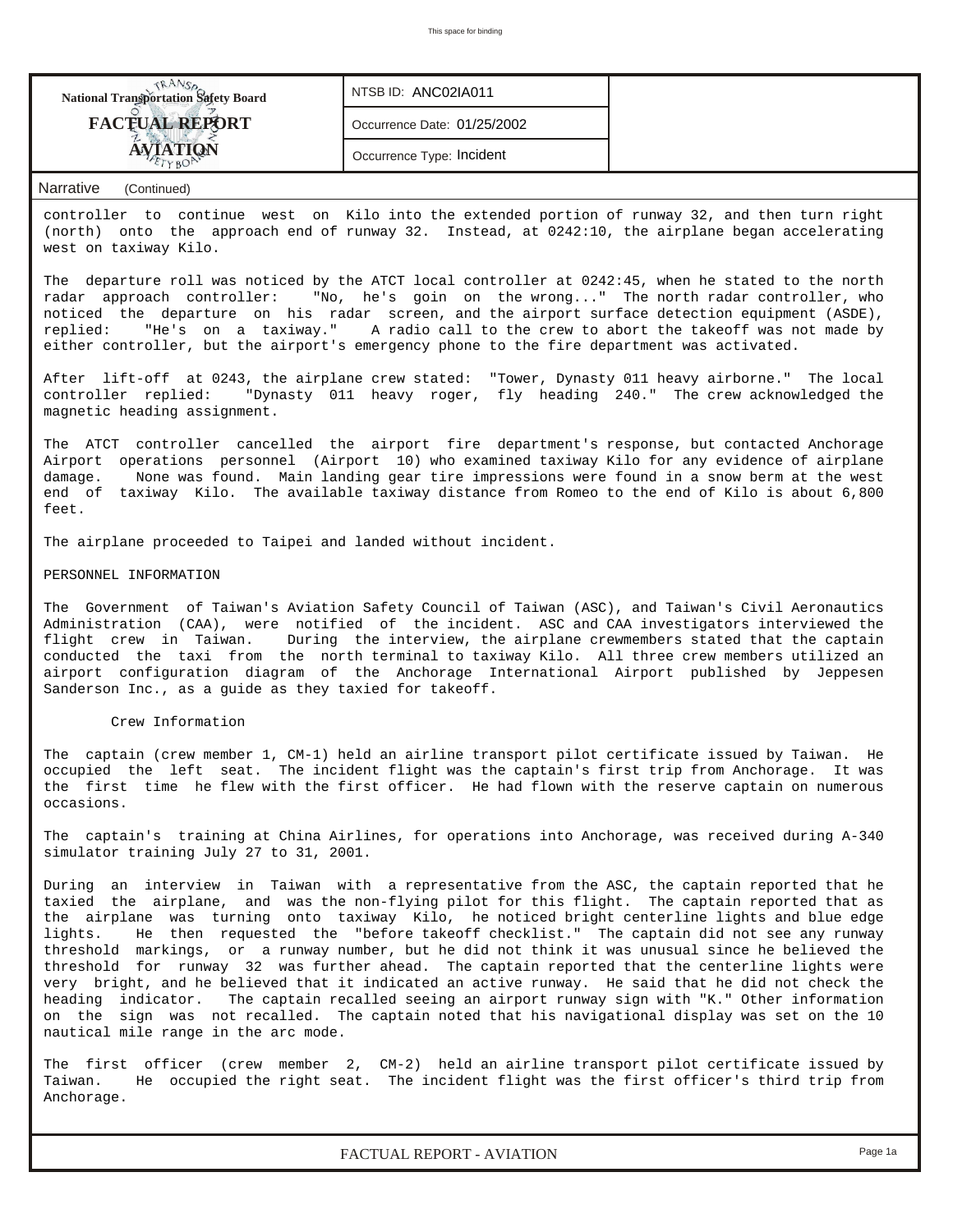| <b>National Transportation Safety Board</b> | NTSB ID: ANC02IA011         |  |
|---------------------------------------------|-----------------------------|--|
| <b>FACTUAL REPORT</b>                       | Occurrence Date: 01/25/2002 |  |
| AVIATION                                    | Occurrence Type: Incident   |  |
| م/Narrativ<br>(Continued)                   |                             |  |

His training at China Airlines, for operations into Anchorage, was received during A-340 simulator training October 13 to 17, 2001, and during an airport route briefing on October 31, 2001.

The first officer was the flying pilot for this segment of the flight. During an interview in Taiwan with the ASC representative, the first officer said that as the airplane was turning from taxiway Romeo, onto taxiway Kilo, he was performing the "before takeoff" checklist. Following his completion of the checklist, the captain stated, "You have control." The first officer estimated the time between the completion of the checklist, and his taking control, was about 3 to 4 seconds. He noted that the airplane was aligned with bright centerline lights that started some distance from the airplane. He did not recall seeing edge lights. He said he thought the airplane only turned about 100 degrees (Romeo to Kilo), but when he saw the bright centerline lights, he believed he was on runway 32. The first officer then initiated the takeoff. He said he did not check the heading indicator. His navigational display was set on the 10 nautical mile range in the arc mode.

The reserve captain, (crew member 3, CM-3) held an airline transport pilot certificate issued by Taiwan, and was a China Airlines check airman. He occupied the cockpit jump seat, centered in the cockpit behind the pedestal. The incident flight was the reserve captain's second trip from Anchorage.

The reserve captain's training at China Airlines, for operations into Anchorage, was received during A-340 simulator training October 13 to 17, 2001, and during an airport route briefing on September 21, 2001.

Prior to the flight from Anchorage, the reserve captain conducted a route check with the captain on the flight from Taipei to New York. During an interview in Taiwan with the ASC representative, the reserve captain said he assisted the crew with airfield orientation during the taxi, and would call out the name of taxiway locations. He said he recalled seeing a sign for taxiway Kilo, and told the captain that the first right turn was taxiway Kilo. The Anchorage ATCT issued the takeoff clearance and he then focused his attention on the actions of the first officer. He said he stopped monitoring the taxi route. When the reserve captain glanced back outside the airplane, he noticed bright centerline lights. The reserve captain commented that he observed the centerline lights on taxiway Kilo on a previous trip to Anchorage and described them as green. On the incident flight, the reserve captain described the centerline lights as white.

#### Company Information

China Airlines holds a U.S. operating certificate issued under CFR Part 129 (Foreign Air Carrier) regulations.

According to China Airlines personnel, flight crewmembers receive training about airport configurations during simulator training for the airport, by reviewing airport diagrams, or during flights as pilots (accompanied by an instructor pilot) to international destinations.

Chapter 6.3, "Pushback and Taxi," of the China Airlines Procedures and Techniques manual for the Airbus airplane states, in part: "F. Normally, CM1 will taxi the aircraft. Both CM1 and CM2 should have the taxi chart available and in view at all times. The flight crew should exercise vigilance, and always orient the aircraft's position and direction with the taxi chart. G. Flight crewmembers must work as a team during taxi, particularly at unfamiliar airports or in conditions of low visibility. If any doubt exists as to aircraft position or taxi clearances, the aircraft should be brought to a stop and ATC assistance should be requested. Request 'progressive taxi instructions' if necessary."

In the China Airlines aircraft operating manual for the Airbus A-340 airplane fleet, under Normal Procedures, Taxi and Takeoff, the Takeoff Briefing items include a review of taxi routes, and

*FACTUAL REPORT - AVIATION Page 1b*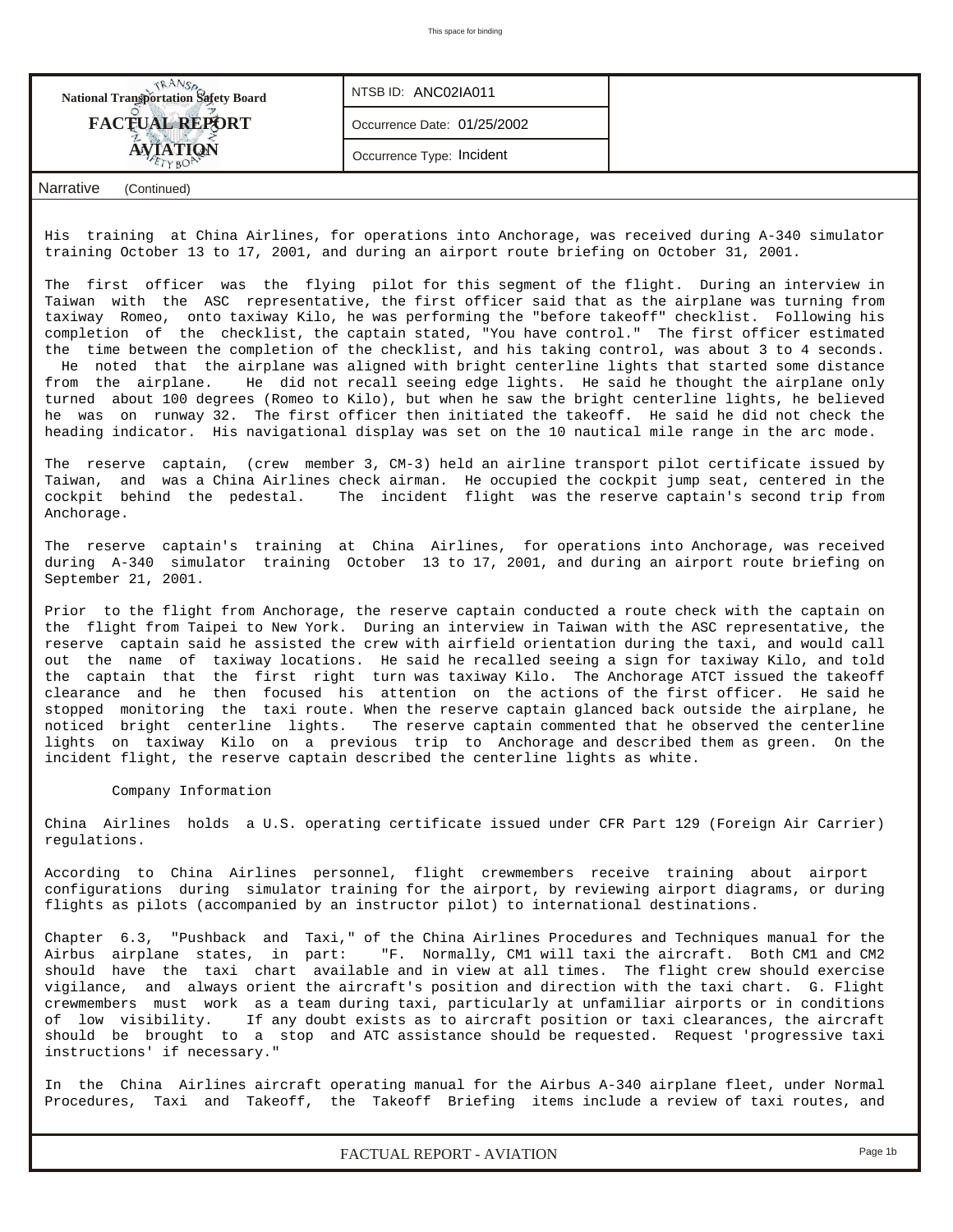| <b>National Transportation Safety Board</b> | NTSB ID: ANC02IA011         |  |
|---------------------------------------------|-----------------------------|--|
| <b>FACTUAL REPORT</b>                       | Occurrence Date: 01/25/2002 |  |
|                                             | Occurrence Type: Incident   |  |

takeoff runway. If CM-2 is the flying pilot, CM-1 will transfer control of the airplane to CM-2, and then announce "Takeoff." The takeoff procedure includes a scan of the Primary Flight Display/Navigational Display (PFD/ND) to check the Flight Management Guidance System Position update and ensure the airplane is on the runway centerline.

The aircraft operating manual for the Airbus did not contain a checklist requirement for the crew to verbalize and verify the runway in use before takeoff.

The aircraft operating manual for China Airlines Boeing 747-200 airplane fleet, under Normal Procedures, Taxi and Takeoff, has a section that reviews taxi routes, and the runway for departure. The procedure states, in part: "1. Before enter the runway: To corroborate the following required<br>visual reference is established: the designation of the takeoff runway. 2. After enter the the designation of the takeoff runway. 2. After enter the runway: Make sure active runway marking are being checked as follows: threshold marking; runway designation marking by calling out the runway number; verify runway in use by localizer bearing or GPS coordinates; runway centerline marking; runway touchdown zone markings and fixed distance markings; runway lighting systems are as illuminated as expected."

As a result of this incident, China Airlines revised the Airbus aircraft operating manual to include verbalization and verification of the runway in use.

## AIRCRAFT INFORMATION

The cockpit display for the Airbus A340 has electronic generated displays. The selection of the navigation display (ND) depicts the airplane's position as a yellow airplane symbol. Runways are displayed as white symbols. In the arc mode, the heading of the airplane is displayed along a rotating arc near the top of the navigational display. The minimum scale of the display is 10 miles. The airplane symbol remains the same size at all range settings. The runway symbol gets progressively smaller as the range increases. The relationship of the airplane's position (yellow) to a runway (white) will move in the display as the airplane moves on the ground to provide the pilot with a view of how the airplane is oriented to a runway.

Application of takeoff power will produce a primary flight display (PFD) that pictorially centers the airplane symbol on the runway symbol at the threshold, if the airplane is aligned with a runway. If not aligned, the airplane orientation and the runway orientation will remain unchanged.

China Airlines provided data about the incident airplane. The takeoff gross weight was 571,505 pounds. The takeoff distance was calculated as 7,746 feet. The accelerate-stop distance was calculated as 9,007 feet. The takeoff speeds were: V1, 141 knots; VR, 150 knots; V2, 157 knots.

#### METEOROLOGICAL INFORMATION

At 0253, an Aviation Routine Weather Report (METAR) at Anchorage was reporting in part: Wind, 030 degrees (true) at 5 knots; visibility, 10 statute miles; clouds and sky condition, clear; temperature, 3 degrees F; dew point, -13 degrees F; altimeter, 29.91 inHg.

The natural ambient light condition at the airport consisted of a dark night without any moon illumination. No meteorological obstructions to visibility were present.

## COMMUNICATIONS

Review of the air to ground radio communications tapes maintained by the FAA at the Anchorage International Airport ATCT facility, revealed that the airplane crew successfully communicated with the positions of clearance delivery and local control. Timing of the takeoff clearance issued by the ATCT local controller, indicated that it was given as the crew was on taxiway Romeo, preparing to turn right onto taxiway Kilo.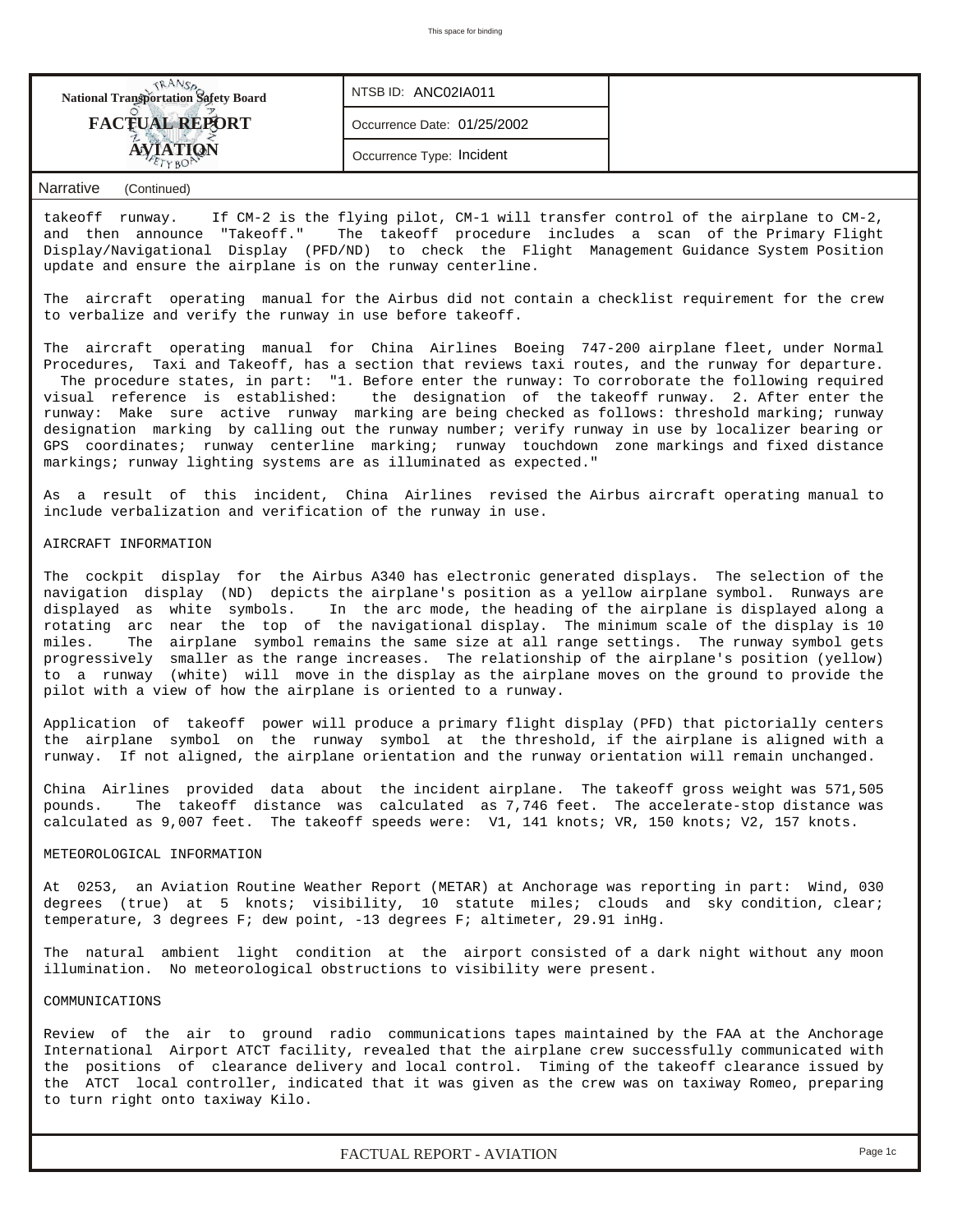| <b>National Transportation Safety Board</b>                                                                                                                                                                                                                                                                                                                                                                              | NTSB ID: ANC02IA011                                                                                                                                                                                                                                                                                                                                                                                                                                                                                          |  |  |  |  |  |  |  |  |  |  |  |
|--------------------------------------------------------------------------------------------------------------------------------------------------------------------------------------------------------------------------------------------------------------------------------------------------------------------------------------------------------------------------------------------------------------------------|--------------------------------------------------------------------------------------------------------------------------------------------------------------------------------------------------------------------------------------------------------------------------------------------------------------------------------------------------------------------------------------------------------------------------------------------------------------------------------------------------------------|--|--|--|--|--|--|--|--|--|--|--|
| <b>FACTUAL REPORT</b>                                                                                                                                                                                                                                                                                                                                                                                                    | Occurrence Date: 01/25/2002                                                                                                                                                                                                                                                                                                                                                                                                                                                                                  |  |  |  |  |  |  |  |  |  |  |  |
| AVIATION                                                                                                                                                                                                                                                                                                                                                                                                                 | Occurrence Type: Incident                                                                                                                                                                                                                                                                                                                                                                                                                                                                                    |  |  |  |  |  |  |  |  |  |  |  |
| Narrative<br>(Continued)                                                                                                                                                                                                                                                                                                                                                                                                 |                                                                                                                                                                                                                                                                                                                                                                                                                                                                                                              |  |  |  |  |  |  |  |  |  |  |  |
| The incident airplane crew did not utilize a radio operator. All on-ground communications were<br>conducted with CM-2.                                                                                                                                                                                                                                                                                                   |                                                                                                                                                                                                                                                                                                                                                                                                                                                                                                              |  |  |  |  |  |  |  |  |  |  |  |
| A transcript of the air to ground communications between the flight crew and the Anchorage ATCT is<br>included in the public docket for this investigation.                                                                                                                                                                                                                                                              |                                                                                                                                                                                                                                                                                                                                                                                                                                                                                                              |  |  |  |  |  |  |  |  |  |  |  |
| AERODROME AND GROUND FACILITIES                                                                                                                                                                                                                                                                                                                                                                                          |                                                                                                                                                                                                                                                                                                                                                                                                                                                                                                              |  |  |  |  |  |  |  |  |  |  |  |
| The Ted Stevens Anchorage International Airport is owned and operated by the State of Alaska,<br>Department of Transportation. The published elevation of the airport is 152 feet mean sea level.<br>The airport is a 14 CFR 139, Index E facility.                                                                                                                                                                      |                                                                                                                                                                                                                                                                                                                                                                                                                                                                                                              |  |  |  |  |  |  |  |  |  |  |  |
| The airport is equipped with two parallel hard-surfaced runways on a 060 to 240 degree magnetic<br>orientation, and a single hard-surfaced runway on a 140 to 320 degree magnetic orientation.<br>Runway 32 is 150 feet wide, and is equipped with high intensity runway and centerline lights. The<br>intensity of runway lighting is variable through five settings.                                                   |                                                                                                                                                                                                                                                                                                                                                                                                                                                                                                              |  |  |  |  |  |  |  |  |  |  |  |
|                                                                                                                                                                                                                                                                                                                                                                                                                          | The north airline terminal, from which the airplane began its taxi for takeoff, is situated east of<br>taxiway Romeo, about one-half mile north of taxiway Kilo.                                                                                                                                                                                                                                                                                                                                             |  |  |  |  |  |  |  |  |  |  |  |
| Taxiway Romeo is 80 feet wide, and parallels runway 32, about 540 feet east of the runway. It is<br>equipped with blue taxiway edge lights, and green centerline lights. The in-ground centerline<br>light fixtures on taxiway Romeo, manufactured by Honeywell, consist of two opposing green lenses,<br>each powered by a 48 watt halogen bulb. The taxiway has yellow edge stripes and a yellow<br>centerline stripe. |                                                                                                                                                                                                                                                                                                                                                                                                                                                                                                              |  |  |  |  |  |  |  |  |  |  |  |
| stripes and a yellow centerline stripe.                                                                                                                                                                                                                                                                                                                                                                                  | Taxiway Kilo is 75 feet wide, and parallels runway 6L/24R, about 480 feet north of the runway. It<br>is equipped with blue taxiway edge lights, and green centerline lights. The in-ground centerline<br>light fixtures on taxiway Kilo, manufactured by Crouse Hinds, consist of a single bi-directional<br>green lens, powered by a single 65 watt halogen bulb. Green in-ground taxiway centerline light<br>fixtures do not extend through the extended portion of runway 32. The taxiway has yellow edge |  |  |  |  |  |  |  |  |  |  |  |
| Illumination of taxiway Romeo and Kilo edge lights is either on or off.                                                                                                                                                                                                                                                                                                                                                  |                                                                                                                                                                                                                                                                                                                                                                                                                                                                                                              |  |  |  |  |  |  |  |  |  |  |  |
| The intensity of illumination of taxiway Romeo and Kilo centerline lights is variable through three<br>settings as part of the Anchorage airport's low visibility taxi routes when the runway visual range<br>(RVR) is less than 1,200 feet. The only color of the centerline lighting is green.                                                                                                                         |                                                                                                                                                                                                                                                                                                                                                                                                                                                                                                              |  |  |  |  |  |  |  |  |  |  |  |
| The intersection of taxiway Kilo and Romeo has a yellow centerline stripe in the radius of the turn<br>from Romeo to Kilo. The radius of the curve is about 150 feet. There are no centerline lights<br>along the radius of the turn.                                                                                                                                                                                    |                                                                                                                                                                                                                                                                                                                                                                                                                                                                                                              |  |  |  |  |  |  |  |  |  |  |  |
| ATCT personnel reported that there were no difficulties with the runway and taxiway lighting<br>systems prior to, or at the time of the incident. ATCT personnel indicated the taxiway centerline<br>lights for taxiways Romeo and Kilo were set on the standard (level 1) intensity level at the time<br>of the incident.                                                                                               |                                                                                                                                                                                                                                                                                                                                                                                                                                                                                                              |  |  |  |  |  |  |  |  |  |  |  |
| The switches for the variety of airport lighting are on a control panel in the ATCT cab. The<br>lighting status of each segment of the airplane surface is not electronically recorded. The status<br>of the airport lighting is recorded in a hand-written log each evening by the airport operations<br>personnel. The log did not reflect any deficiencies in Romeo, Kilo, or runway 32 lighting.                     |                                                                                                                                                                                                                                                                                                                                                                                                                                                                                                              |  |  |  |  |  |  |  |  |  |  |  |
| The intersection of Kilo and the extended portion of runway 32 has a yellow centerline stripe in                                                                                                                                                                                                                                                                                                                         |                                                                                                                                                                                                                                                                                                                                                                                                                                                                                                              |  |  |  |  |  |  |  |  |  |  |  |

*FACTUAL REPORT - AVIATION Page 1d*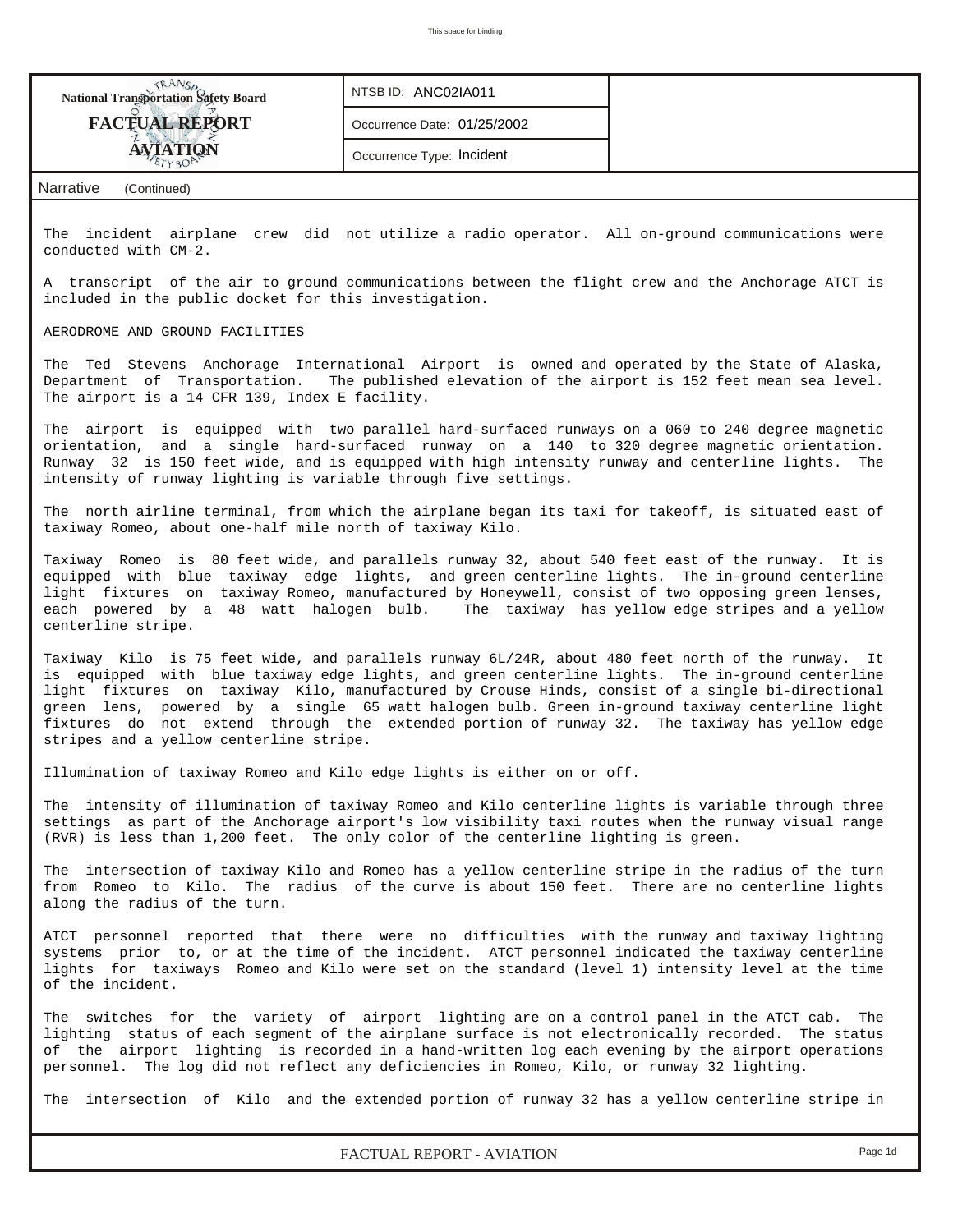| <b>National Transportation Safety Board</b> | NTSB ID: ANC02IA011         |  |
|---------------------------------------------|-----------------------------|--|
| <b>FACTUAL REPORT</b>                       | Occurrence Date: 01/25/2002 |  |
|                                             | Occurrence Type: Incident   |  |

the radius of the turn from Kilo onto the extended centerline of runway 32. The radius of the curve is about 250 feet. There are no centerline lights along the radius of the turn.

A yellow painted hold-short line, with in-ground yellow hold-line lighting, and wig-wag warning lights, is located on taxiway Kilo, 250 feet east of the centerline of runway 32. This hold-short line protects the extended portion of runway 32. An airport sign, indicating taxiway Kilo/runway 32, is located to the left of the hold-short line.

The airport is served by a Terminal Radar Service Area and the tower cab is equipped with a BRITE radar repeater display and airport surface detection equipment (ASDE). This display of the airplane's position on the airplane surface is installed in the ATCT cab, and the Anchorage TRACON facility. Both are located in the ATCT building.

The runway 32 threshold, with its threshold markings, displaced threshold arrow markings, and runway number, is about 190 feet north of the centerline of taxiway Kilo. The runway has 200 feet of available pavement at the north end of the runway (the displaced threshold of runway 14), providing a landing distance available (LDA) of 10,694 feet. The runway has 888 feet of available pavement at the south end of the runway, providing for an accelerate-stop distance available (ASDA), and a takeoff run available (TORA) of 11,584 feet for the runway 32 extension. In addition, it has a 1,000 foot clearway at the north end of the runway providing for a takeoff distance available (TODA) of 12,584 feet for use by operators that allow the use of clearway distances in their takeoff calculations.

The 888 feet of extension at the south end of runway 32 runs northbound from the south edge of runway 06L, through taxiway Kilo, to the runway threshold, north of Kilo. The FAA's airport/facility directory, Alaska Supplement, states, in part: "Runway 32 extended departures from runway 06L intersection available on request at pushback/engine start."

The TORA, TODA, ASDA, and LDA authorized for runway 14 are all 10,496 feet. Aircraft using runway 14 are not authorized to use the extended portions of runway 32 pavement.

An NTSB air traffic control specialist, Washington, D.C., conducted interviews with the FAA's Anchorage Airport ATCT personnel. According to the NTSB specialist, the local controller indicated that he cleared the incident airplane for takeoff when the airplane was on taxiway Romeo, about the Lima intersection. The local controller observed the airplane turn onto taxiway Kilo, but then he turned away and went toward the rear of the control tower cab. He then heard a different engine noise than normal for a runway 32 departure. When the local controller observed the incident airplane accelerating on taxiway Kilo, he did not call for a abort because he felt it was too late, and did not want to add additional stress to the pilots. He indicated that he felt the airplane was going to crash.

The NTSB specialist noted that use of the runway 32 extension places heavy jet aircraft on a portion of runway 06L, creating an intersection at runway 32 and 06L. Runway 06L/24R has yellow painted hold-short stripes before and after the runway 32 extension area. ATCT personnel also stated that aircraft may be placed into position and hold on runway 06L, for the runway 32 extension, at night. The NTSB specialist noted that the Anchorage Airport does not have procedures for intersection takeoffs, and the FAA prohibits the holding of aircraft at an intersection at night. The airport does not have procedures for land-and-hold-short operations (LAHSO). See the Air Traffic Control Group report included in the public docket for this investigation for details.

### FLIGHT RECORDERS

Flight data recorder information from the incident airplane was retrieved by China Airlines. ASC personnel utilized the data to develop an approximate position on the Anchorage airport as the airplane taxied and departed. The FDR data indicated the takeoff clearance was given to the crew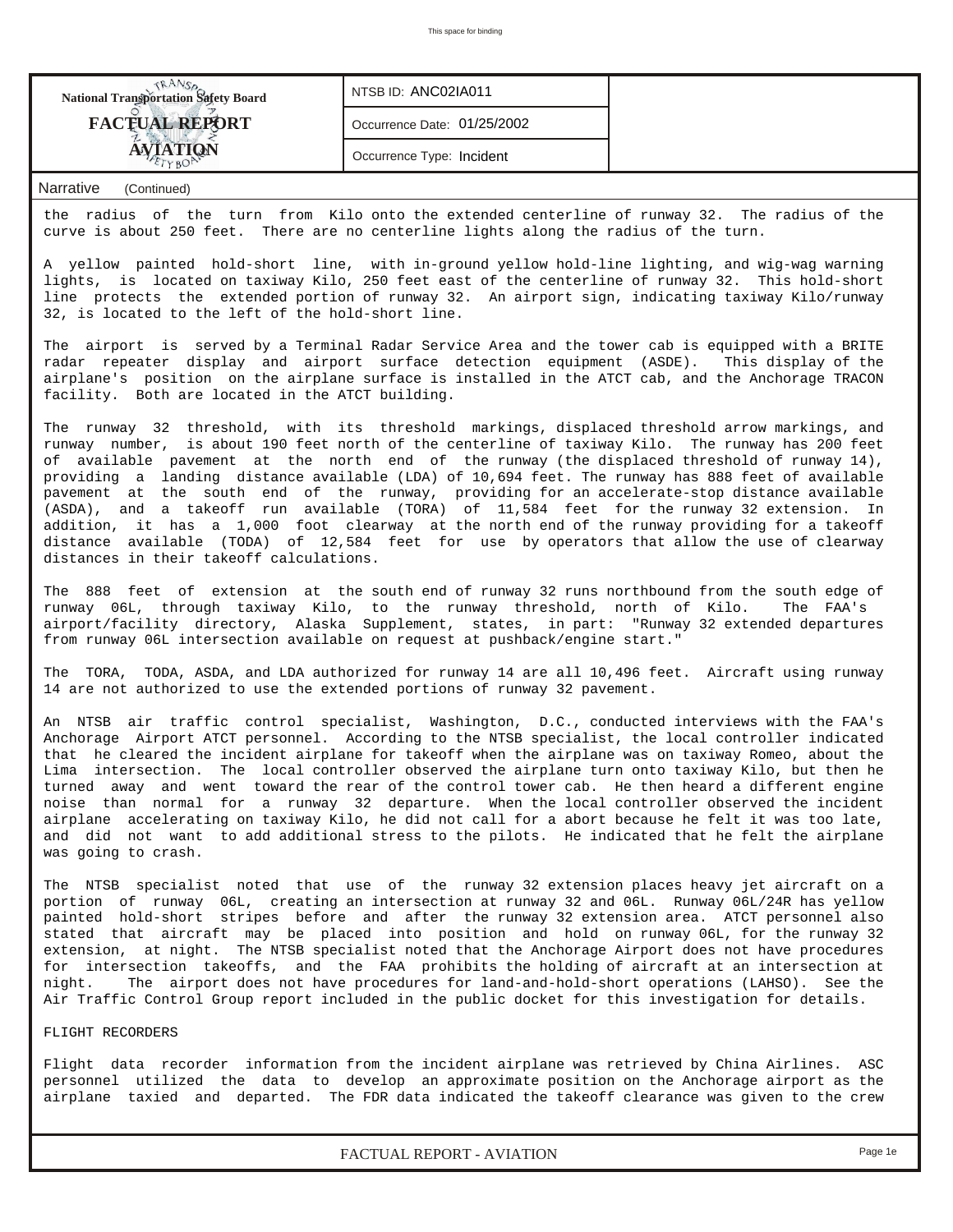| <b>National Transportation Safety Board</b> | NTSB ID: ANC02IA011         |
|---------------------------------------------|-----------------------------|
| <b>FACTUAL REPORT</b>                       | Occurrence Date: 01/25/2002 |
| <b>AVIATION</b>                             | Occurrence Type: Incident   |
| Narrative<br>(Continued)                    |                             |

as the airplane was on taxiway Romeo.

The cockpit voice recorder was unusable in the investigation as it only records 30 minutes of data, and is then overwritten.

## TESTS AND RESEARCH

The NTSB IIC, FAA, ASC, and CAA personnel conducted an examination of the taxi route along taxiways Romeo and Kilo to runway 32, and an examination of taxiway Kilo from runway 32 to the west end of Kilo. An examination during the daylight revealed that yellow taxiway centerline striping was provided around the intersections of taxiway Romeo, Kilo and runway 32. During the site survey, some reflective material of each taxiway centerline marking was indistinct, missing, or obscured by patches of ice. Airport signage was present and visible.

An examination during night revealed that no centerline lighting is present on the radius turn from Romeo to Kilo, or on the radius turn from Kilo to the approach end of runway 32. No centerline light fixtures extend through the extended portion of runway 32. Airport signage was present, visible, and lighted.

A night taxi simulation was conducted utilizing a China Airlines A-340 airplane. The taxi simulation revealed that taxiway lighting and signage were visible from the cockpit. FAA personnel in the Anchorage ATCT cab were asked to adjust the taxiway lighting intensity on taxiways Romeo and Kilo. ATCT personnel were initially uncertain that the centerline intensity could be varied. After confirmation that the intensity could be adjusted, different taxiway centerline light intensity settings on Romeo and Kilo were distinguishable from the cockpit.

Runway 32 lights were visible out the right cockpit window while taxiing south on Romeo. The center seat position of the A-340 (CM3) provided a clear view of the cockpit panel display and the runway environment. The navigational display scale at 10 NM displayed compass headings, and a white runway symbol. Application of takeoff power at Kilo did not align the aircraft symbol with the runway 32 symbol.

#### ADDITIONAL INFORMATION

Foreign air carriers are issued operation specifications by the FAA. Foreign air carrier operations specifications are approved by the civil aviation authority in the respective country of origin. U.S. oversight of China Airlines by the FAA is the responsibility of the San Francisco International Field Office (IFO), and by the geographic unit of local Flight Standards District Offices (FSDO), where China Airlines flights arrive and depart. The FAA's Anchorage FSDO is responsible for local oversight of China Airlines flights into Anchorage.

Recommended airport marking and lighting standards are contained in publications from the International Civil Aviation Organization (ICAO), Annex 14, and the FAA's Advisory Circulars AC 150/5340 and AC 150/5345 series. The FAA's AC 120-57A publication contains recommend standards for the development of an airport Surface Movement Guidance and Control System (SMGCS) plan which includes low visibility taxi routes.

ICAO and FAA recommend that taxiway centerline lighting on straight portions should not exceed a spacing of 30 meters (100 feet). ICAO recommends that spacing on curved portions with a radius of less than 400 meters (1,200 feet), should not exceed 7.5 meters (25 feet). FAA recommends that spacing on curved portions with a radius less than 399 feet, should not exceed 25 feet for operations when the runway visual range (RVR) is 1,200 feet and above, and 12.5 feet for operations when the RVR is less than 1,200 feet.

The FAA recommends that taxiway centerline lighting continue across a runway for operations below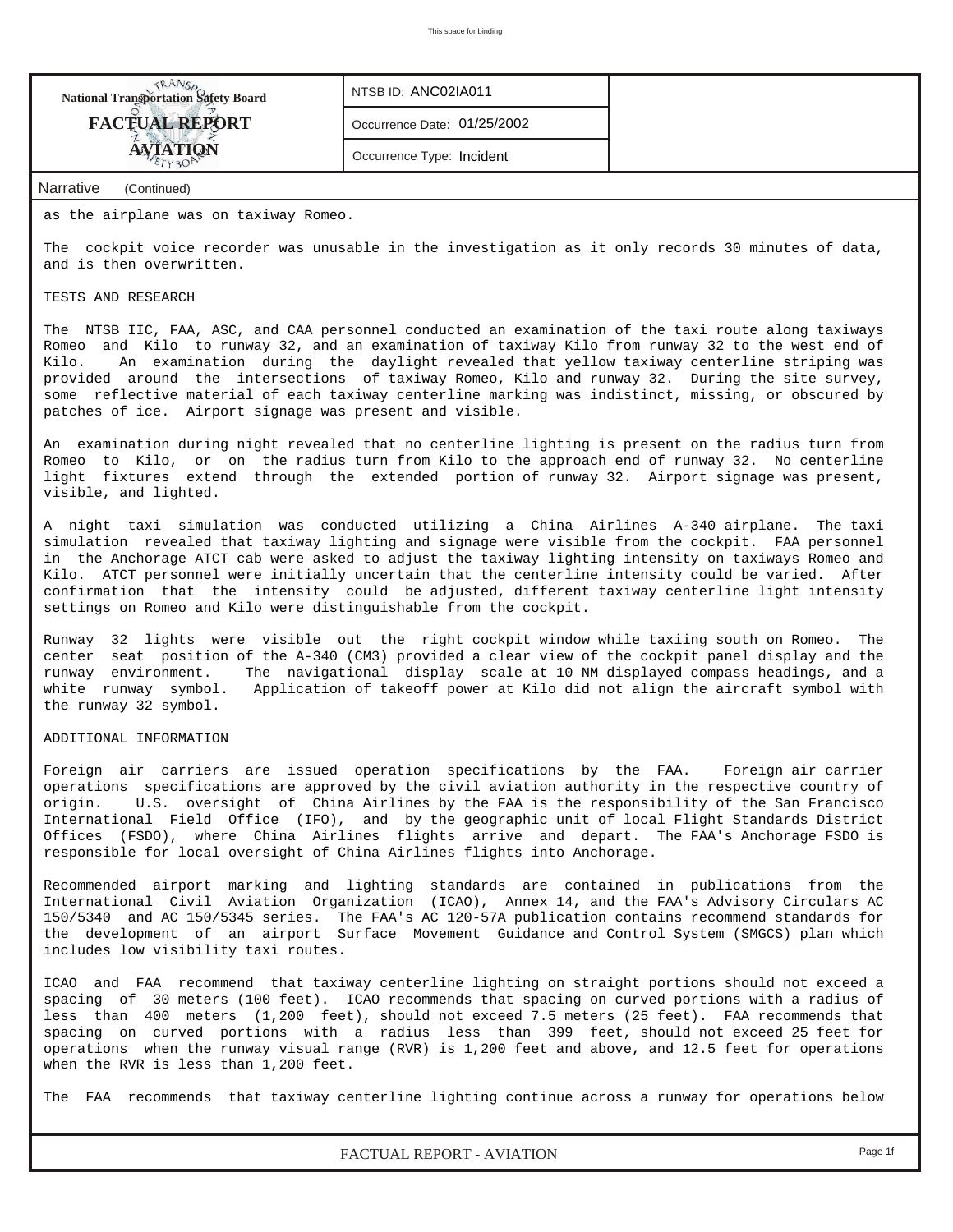| <b>National Transportation Safety Board</b> | NTSB ID: ANC02IA011         |  |
|---------------------------------------------|-----------------------------|--|
| <b>FACTUAL REPORT</b>                       | Occurrence Date: 01/25/2002 |  |
|                                             | Occurrence Type: Incident   |  |
|                                             |                             |  |

600 feet RVR if they are installed on a designated low visibility route. They are recommended to continue across a runway for operations below 1,200 feet RVR where the taxiway is an often used route.

Under the rules established by ICAO, Annex 13, an Accredited Representative from the Aviation Safety Council (ASC) of Taiwan, participated in the incident investigation. The ASC representative was assisted by personnel from the Civil Aeronautics Administration (CAA) of Taiwan, and personnel from China Airlines.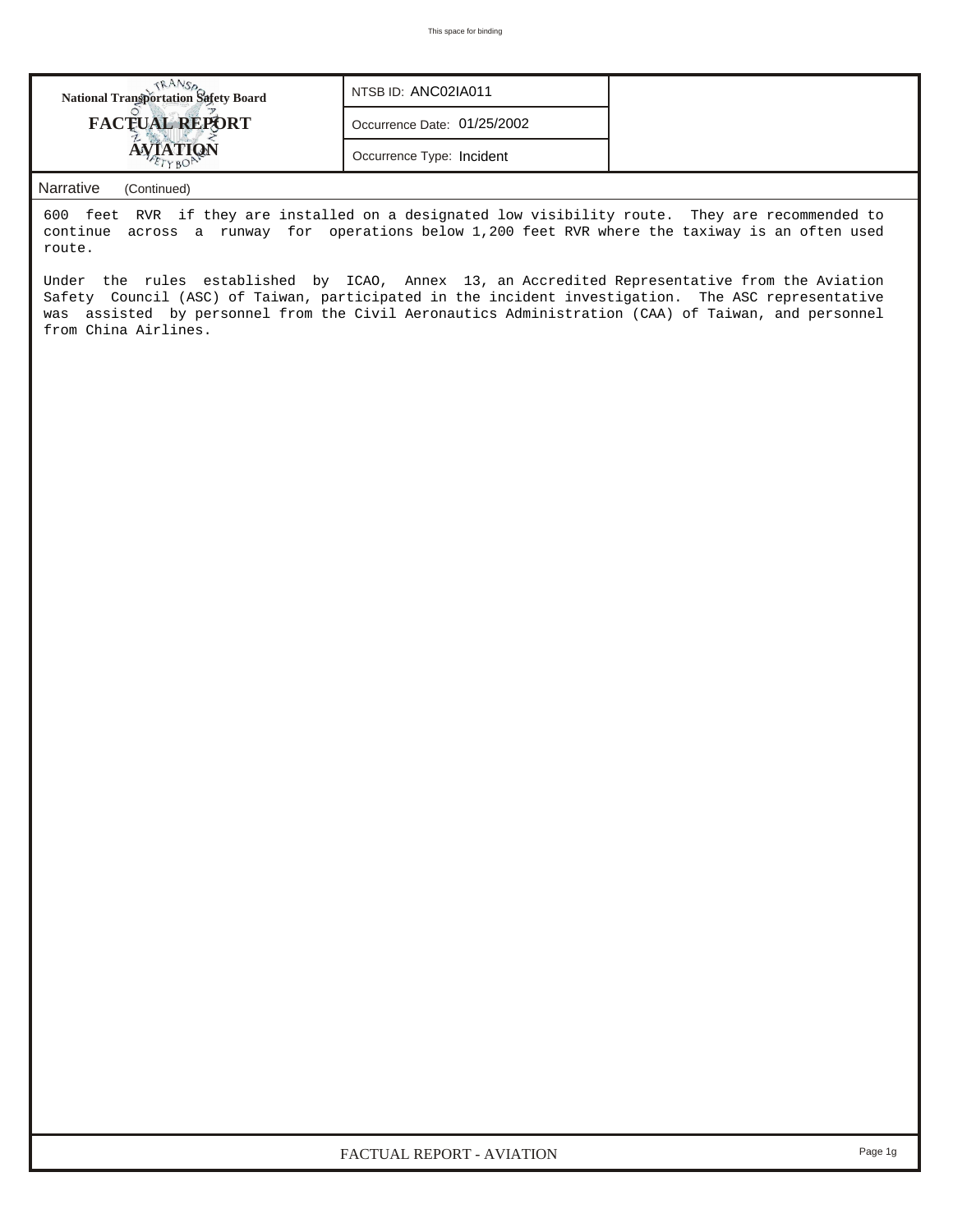| <b>National Transportation Safety Board</b><br>NTSB ID: ANC02IA011                                              |                       |                         |                             |                           |  |                            |                                         |  |                           |                      |                     |
|-----------------------------------------------------------------------------------------------------------------|-----------------------|-------------------------|-----------------------------|---------------------------|--|----------------------------|-----------------------------------------|--|---------------------------|----------------------|---------------------|
| <b>FACTUAL REPORT</b>                                                                                           |                       |                         | Occurrence Date: 01/25/2002 |                           |  |                            |                                         |  |                           |                      |                     |
| <b>AVIATION</b>                                                                                                 |                       |                         | Occurrence Type: Incident   |                           |  |                            |                                         |  |                           |                      |                     |
| Landing Facility/Approach Information                                                                           |                       |                         |                             |                           |  |                            |                                         |  |                           |                      |                     |
| <b>Airport Name</b>                                                                                             |                       |                         | Airport ID:                 | <b>Airport Elevation</b>  |  |                            | Runway Used                             |  | Runway Length             |                      | Runway Width        |
| ANCHORAGE INTERNATIONAL                                                                                         |                       | <b>PANC</b>             |                             | <b>152 Ft. MSL</b>        |  |                            |                                         |  |                           |                      |                     |
| Runway Surface Type: Asphalt                                                                                    |                       |                         |                             |                           |  |                            |                                         |  |                           |                      |                     |
| Runway Surface Condition: Dry                                                                                   |                       |                         |                             |                           |  |                            |                                         |  |                           |                      |                     |
| Type Instrument Approach: NONE                                                                                  |                       |                         |                             |                           |  |                            |                                         |  |                           |                      |                     |
| VFR Approach/Landing: None                                                                                      |                       |                         |                             |                           |  |                            |                                         |  |                           |                      |                     |
| Aircraft Information                                                                                            |                       |                         |                             |                           |  |                            |                                         |  |                           |                      |                     |
| Aircraft Manufacturer<br>Airbus Industrie                                                                       |                       |                         | Model/Series<br>A-340-300   |                           |  |                            |                                         |  | 415                       | <b>Serial Number</b> |                     |
| Airworthiness Certificate(s): Transport                                                                         |                       |                         |                             |                           |  |                            |                                         |  |                           |                      |                     |
| Landing Gear Type: Retractable - Tricycle                                                                       |                       |                         |                             |                           |  |                            |                                         |  |                           |                      |                     |
| Homebuilt Aircraft? No<br>Certified Max Gross Wt.<br>Number of Engines: 4<br>Number of Seats: 276<br>606265 LBS |                       |                         |                             |                           |  |                            |                                         |  |                           |                      |                     |
| Engine Type:<br>Turbo Fan                                                                                       |                       | <b>General Electric</b> | Engine Manufacturer:        |                           |  | Model/Series:<br>CFM56-5C4 |                                         |  | Rated Power:<br>34000 LBS |                      |                     |
| - Aircraft Inspection Information                                                                               |                       |                         |                             |                           |  |                            |                                         |  |                           |                      |                     |
| Type of Last Inspection                                                                                         |                       |                         |                             | Date of Last Inspection   |  |                            | Time Since Last Inspection              |  |                           |                      | Airframe Total Time |
| <b>Continuous Airworthiness</b>                                                                                 |                       |                         |                             |                           |  |                            |                                         |  | Hours                     |                      | 2321 Hours          |
| - Emergency Locator Transmitter (ELT) Information                                                               |                       |                         |                             |                           |  |                            |                                         |  |                           |                      |                     |
| ELT Installed? Yes                                                                                              | ELT Operated? No      |                         |                             |                           |  |                            | ELT Aided in Locating Accident Site? No |  |                           |                      |                     |
| Owner/Operator Information                                                                                      |                       |                         |                             |                           |  |                            |                                         |  |                           |                      |                     |
| Registered Aircraft Owner                                                                                       |                       |                         | <b>Street Address</b>       | P.O. BOX 265GT            |  |                            |                                         |  |                           |                      |                     |
| <b>GOLDEN DRAGON LIMITED</b>                                                                                    |                       |                         | City<br><b>GEORGETOWN</b>   |                           |  |                            |                                         |  | <b>State</b>              | Zip Code             |                     |
|                                                                                                                 |                       |                         | <b>Street Address</b>       |                           |  |                            |                                         |  |                           |                      |                     |
| Operator of Aircraft                                                                                            |                       |                         |                             |                           |  |                            | 131 NANKING E. ROAD, SEC. 3             |  |                           |                      |                     |
| CHINA AIRLINES LTD.                                                                                             | City<br><b>TAIPEI</b> |                         |                             |                           |  | <b>State</b>               | Zip Code                                |  |                           |                      |                     |
| Operator Designator Code: SAJF<br>Operator Does Business As:                                                    |                       |                         |                             |                           |  |                            |                                         |  |                           |                      |                     |
| - Type of U.S. Certificate(s) Held:                                                                             |                       |                         |                             |                           |  |                            |                                         |  |                           |                      |                     |
| Air Carrier Operating Certificate(s): Foreign Operation                                                         |                       |                         |                             |                           |  |                            |                                         |  |                           |                      |                     |
| Operating Certificate:                                                                                          |                       |                         |                             | Operator Certificate:     |  |                            |                                         |  |                           |                      |                     |
| Regulation Flight Conducted Under: Part 129: Foreign                                                            |                       |                         |                             |                           |  |                            |                                         |  |                           |                      |                     |
| Type of Flight Operation Conducted: Scheduled; International; Passenger Only                                    |                       |                         |                             |                           |  |                            |                                         |  |                           |                      |                     |
|                                                                                                                 |                       |                         |                             | FACTUAL REPORT - AVIATION |  |                            |                                         |  |                           |                      | Page 2              |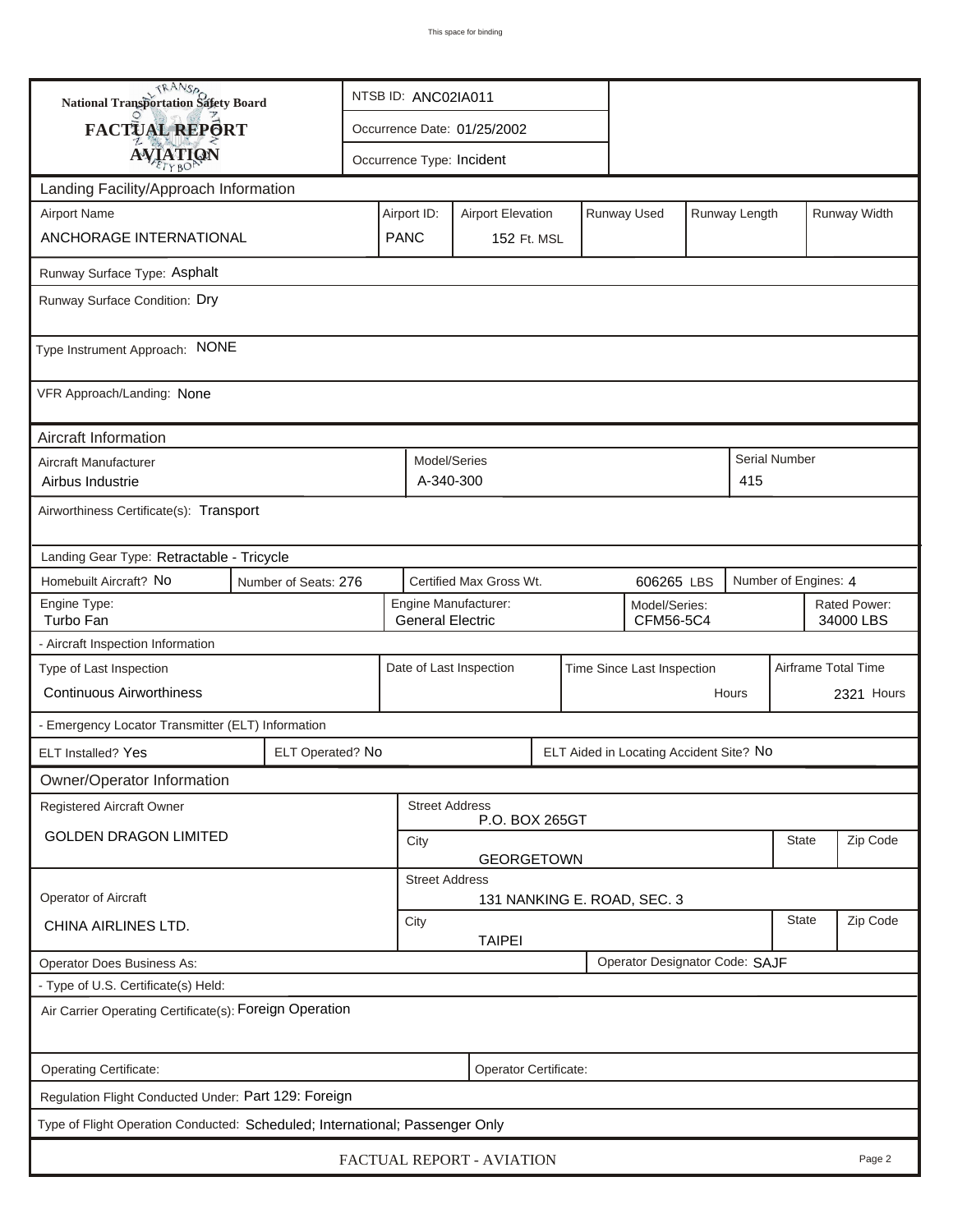|                                                                                                                      | <b>National Transportation Safety Board</b>                                                                                     |  |  |                            | NTSB ID: ANC02IA011       |  |              |                      |                          |           |            |                   |        |                     |
|----------------------------------------------------------------------------------------------------------------------|---------------------------------------------------------------------------------------------------------------------------------|--|--|----------------------------|---------------------------|--|--------------|----------------------|--------------------------|-----------|------------|-------------------|--------|---------------------|
|                                                                                                                      | FACTUAL REPORT<br>Occurrence Date: 01/25/2002                                                                                   |  |  |                            |                           |  |              |                      |                          |           |            |                   |        |                     |
|                                                                                                                      |                                                                                                                                 |  |  |                            |                           |  |              |                      |                          |           |            |                   |        |                     |
| <b>AVIATION</b><br>Occurrence Type: Incident                                                                         |                                                                                                                                 |  |  |                            |                           |  |              |                      |                          |           |            |                   |        |                     |
|                                                                                                                      | <b>First Pilot Information</b>                                                                                                  |  |  |                            |                           |  |              |                      |                          |           |            |                   |        |                     |
| City<br><b>State</b><br>Date of Birth<br>Name<br>Age                                                                 |                                                                                                                                 |  |  |                            |                           |  |              |                      |                          |           |            |                   |        |                     |
| On File<br>On File<br>55                                                                                             |                                                                                                                                 |  |  |                            |                           |  |              |                      |                          |           |            |                   |        |                     |
| Seat Occupied: Left<br>Principal Profession: Civilian Pilot<br>Certificate Number: On File<br>Sex: M                 |                                                                                                                                 |  |  |                            |                           |  |              |                      |                          |           |            |                   |        |                     |
| Airline Transport<br>Certificate(s):                                                                                 |                                                                                                                                 |  |  |                            |                           |  |              |                      |                          |           |            |                   |        |                     |
| Airplane Rating(s):<br>Multi-engine Land                                                                             |                                                                                                                                 |  |  |                            |                           |  |              |                      |                          |           |            |                   |        |                     |
| Rotorcraft/Glider/LTA: None                                                                                          |                                                                                                                                 |  |  |                            |                           |  |              |                      |                          |           |            |                   |        |                     |
|                                                                                                                      |                                                                                                                                 |  |  |                            |                           |  |              |                      |                          |           |            |                   |        |                     |
| Instrument Rating(s):<br>Airplane<br>None<br>Instructor Rating(s):                                                   |                                                                                                                                 |  |  |                            |                           |  |              |                      |                          |           |            |                   |        |                     |
|                                                                                                                      |                                                                                                                                 |  |  |                            |                           |  |              |                      |                          |           |            |                   |        |                     |
| Type Rating/Endorsement for Accident/Incident Aircraft? Yes<br>Current Biennial Flight Review? 01/2002               |                                                                                                                                 |  |  |                            |                           |  |              |                      |                          |           |            |                   |        |                     |
| Medical Cert. Status: Valid Medical--w/ waivers/lim.<br>Medical Cert.: Class 1<br>Date of Last Medical Exam: 09/2001 |                                                                                                                                 |  |  |                            |                           |  |              |                      |                          |           |            |                   |        |                     |
|                                                                                                                      |                                                                                                                                 |  |  |                            |                           |  |              |                      |                          |           |            |                   |        |                     |
|                                                                                                                      | Airplane<br>Airplane<br>This Make<br>All A/C<br><b>Flight Time Matrix</b><br>Night<br>Mult-Engine<br>and Model<br>Single Engine |  |  |                            |                           |  |              | Instrument<br>Actual |                          | Simulated | Rotorcraft |                   | Glider | Lighter<br>Than Air |
| 13635<br>419<br><b>Total Time</b>                                                                                    |                                                                                                                                 |  |  |                            |                           |  |              |                      |                          |           |            |                   |        |                     |
|                                                                                                                      | Pilot In Command(PIC)                                                                                                           |  |  |                            |                           |  |              |                      |                          |           |            |                   |        |                     |
| Instructor                                                                                                           |                                                                                                                                 |  |  |                            |                           |  |              |                      |                          |           |            |                   |        |                     |
| Last 90 Days                                                                                                         |                                                                                                                                 |  |  |                            |                           |  |              |                      |                          |           |            |                   |        |                     |
| Last 30 Days                                                                                                         |                                                                                                                                 |  |  |                            |                           |  |              |                      |                          |           |            |                   |        |                     |
| Last 24 Hours                                                                                                        |                                                                                                                                 |  |  |                            |                           |  |              |                      |                          |           |            |                   |        |                     |
| Seatbelt Used? Yes                                                                                                   |                                                                                                                                 |  |  | Shoulder Harness Used? Yes |                           |  |              |                      | Toxicology Performed? No |           |            | Second Pilot? Yes |        |                     |
|                                                                                                                      |                                                                                                                                 |  |  |                            |                           |  |              |                      |                          |           |            |                   |        |                     |
|                                                                                                                      | Flight Plan/Itinerary                                                                                                           |  |  |                            |                           |  |              |                      |                          |           |            |                   |        |                     |
| Type of Flight Plan Filed: IFR                                                                                       |                                                                                                                                 |  |  |                            |                           |  |              |                      |                          |           |            |                   |        |                     |
| Departure Point                                                                                                      |                                                                                                                                 |  |  |                            |                           |  | <b>State</b> |                      | Airport Identifier       |           |            | Departure Time    |        | Time Zone           |
| <b>AST</b><br><b>PANC</b><br>0243<br>Same as Accident/Incident Location                                              |                                                                                                                                 |  |  |                            |                           |  |              |                      |                          |           |            |                   |        |                     |
| Destination<br>Airport Identifier<br><b>State</b>                                                                    |                                                                                                                                 |  |  |                            |                           |  |              |                      |                          |           |            |                   |        |                     |
| <b>RCTP</b><br><b>TAIPEI</b>                                                                                         |                                                                                                                                 |  |  |                            |                           |  |              |                      |                          |           |            |                   |        |                     |
| Type of Clearance: IFR                                                                                               |                                                                                                                                 |  |  |                            |                           |  |              |                      |                          |           |            |                   |        |                     |
| Type of Airspace:                                                                                                    | Class C                                                                                                                         |  |  |                            |                           |  |              |                      |                          |           |            |                   |        |                     |
|                                                                                                                      | Weather Information                                                                                                             |  |  |                            |                           |  |              |                      |                          |           |            |                   |        |                     |
| Source of Briefing:                                                                                                  | Company                                                                                                                         |  |  |                            |                           |  |              |                      |                          |           |            |                   |        |                     |
|                                                                                                                      | Method of Briefing: In Person                                                                                                   |  |  |                            |                           |  |              |                      |                          |           |            |                   |        |                     |
|                                                                                                                      |                                                                                                                                 |  |  |                            | FACTUAL REPORT - AVIATION |  |              |                      |                          |           |            |                   |        | Page 3              |